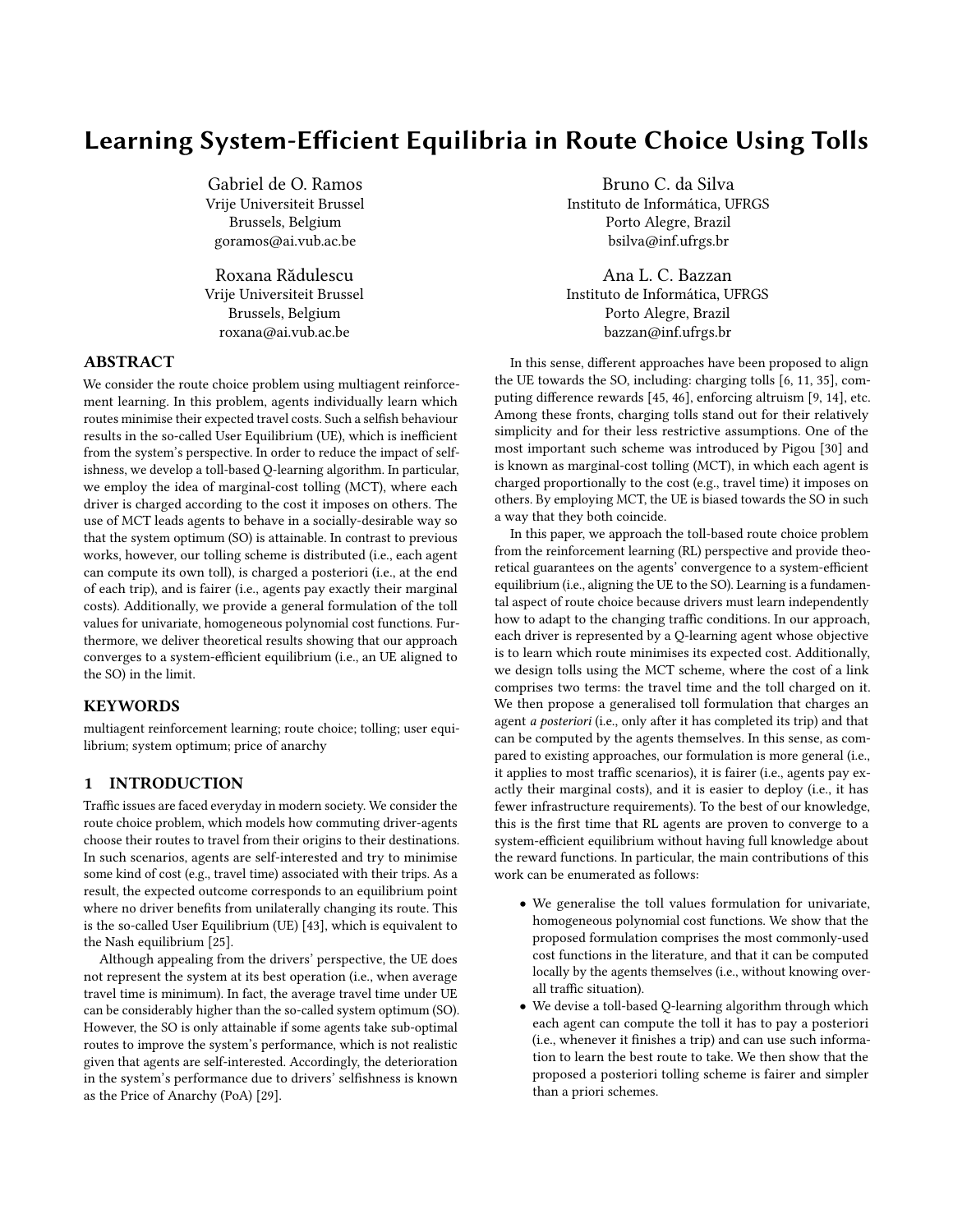• We provide theoretical results showing that our method converges to the UE in the limit (as opposed to existing works, which assume that the UE is given) and that, by using MCT, the UE corresponds to the SO. Thus, in the limit, the PoA achieves its best ratio. We also validate these results in different road networks available in the literature.

## 2 BACKGROUND

#### <span id="page-1-2"></span>2.1 Route Choice

An instance of the toll-based route choice problem is defined as  $P =$  $(G, D, f, \tau)$ . Let  $G = (N, L)$  represent a road network, where the set of nodes N represents intersections and the set of links L represents roads between intersections. Each driver  $i \in D$  (with  $|D| = d$ ) has an OD pair, which corresponds to its origin and destination nodes. A trip is made by means of a route<sup>[1](#page-1-0)</sup>  $R = \{(n_u, n_v) \in L \mid \forall p \in$  $[0, |R| - 1], n_v^p = n_u^{p+1}$ , which is a sequence of links connecting an OD pair. Such a demand for trips generates a flow of vehicles on the links, where  $x_l$  is the flow on link  $l \in L$ . The cost  $c_l : x_l \to \mathbb{R}^+$ <br>associated with crossing link  $l \in L$  is given by associated with crossing link  $l \in L$  is given by

$$
c_l(x_l) = f_l(x_l) + \tau_l(x_l),\tag{1}
$$

where  $f_l: x_l \to \mathbb{R}^+$  represents its travel time and  $\tau_l: x_l \to \mathbb{R}^+$ <br>denotes the toll charged for using it. In order to enhance presentadenotes the toll charged for using it. In order to enhance presentation, hereafter we leave  $x_l$  implicit and use simply  $c_l$ ,  $f_l$ , and  $\tau_l$  to represent the cost travel time, and toll on link *l* respectively. The represent the cost, travel time, and toll on link l, respectively. The cost of a route  $R$  is then computed as

<span id="page-1-4"></span>
$$
C_R = \sum_{l \in R} c_l.
$$
 (2)

Travel times  $f_l$  are typically abstracted as volume-delay functions (VDE which man a flow of vehicles into a travel time-a  $k$  a latency) (VDF, which map a flow of vehicles into a travel time—a.k.a. latency), whereas toll values  $\tau_l$  should be defined according to a specific<br>purpose (e.g. maximising revenue, minimising link usage) We purpose (e.g., maximising revenue, minimising link usage). We refer the reader to [\[28\]](#page-8-11) for a more detailed overview.

Toll values can be defined according to different objectives. In this work, we consider the case of biasing the UE towards the SO. According to Pigou [\[30\]](#page-8-10), this can be achieved by means of marginal cost tolling (MCT). Under MCT, each agent is charged proportionally to the cost it imposes on others. Specifically, the marginal cost toll on link  $l$  is the product of its flow and the derivative of its VDF function [\[5,](#page-8-12) [30\]](#page-8-10), i.e.,

<span id="page-1-3"></span>
$$
\tau_l = x_l \cdot (f_l(x_l))'.
$$
 (3)

It should be noted, on the other hand, that charging tolls arbitrarily (e.g., charging a constant price on selected links) does not necessarily lead to the SO [\[5\]](#page-8-12).

#### <span id="page-1-7"></span>2.2 Reinforcement Learning

In reinforcement learning (RL), an agent learns by trial and error how to behave within an environment [\[37\]](#page-8-13). The basic RL cycle can be described as follows. Initially, an RL agent observes the current state of the environment and chooses an action based on its knowledge. Afterwards, the agent executes the chosen action and receives a reward, which is then used to update its knowledge base. An agent's knowledge here refers to its policy, i.e., a mapping from states to actions. A complete RL cycle is called an episode.

The RL problem is typically formulated as a Markov decision process (MDP), which consists in a tuple  $(S, \mathcal{A}, \mathcal{T}, r)$ , where S represents the set of environment states,  $\mathcal A$  represents the set of actions,  $\mathcal{T}: \mathcal{S} \times \mathcal{A} \times \mathcal{S} \rightarrow [0, 1]$  defines the transition function, and  $r : \mathcal{S} \times \mathcal{A} \rightarrow \mathbb{R}$  denotes the reward function. In route choice, drivers know their routes a priori (or at least a subset of them) and just need to decide on which one to take everyday. In this sense, an agent's actions represent the possible routes between its origin and destination. The reward<sup>[2](#page-1-1)</sup> for taking action  $a \in \mathcal{A}$  can then be denoted as: denoted as:

<span id="page-1-5"></span>
$$
r(a) = -C_R,\tag{4}
$$

with  $a = R$ . Whenever a driver takes a route, it will inevitably reach its destination, thus rendering the state definition irrelevant here. Therefore, this problem is typically modelled as a stateless MDP.

Solving a stateless MDP involves finding a policy  $\pi$  (e.g., which route to take) that maximises the agent's average reward. To learn such a policy, the agent needs to repeatedly interact with the environment so as to learn its dynamics. A particularly suitable algorithm for this purpose is Q-learning [\[44\]](#page-8-14), which learns the expected return  $Q(a)$  of selecting each action a while balancing exploration (gain of knowledge) and exploitation (use of knowledge). In particular, after taking action  $a$  and receiving reward  $r(a)$ , the stateless O-learning algorithm updates  $O(a)$  as:

<span id="page-1-6"></span>
$$
Q(a) = (1 - \alpha)Q(a) + \alpha r(a), \tag{5}
$$

where the learning rate  $\alpha \in (0, 1]$  weights how much of the previous estimate should be retained. As for exploration, a typical strategy is  $\epsilon$ -greedy, in which the agent chooses a random action with probability  $\epsilon$  or the best action otherwise. The Q-learning algorithm is guaranteed to converge to an optimal policy if all state-action pairs are experienced an infinite number of times [\[44\]](#page-8-14).

Although Q-learning is guaranteed to converge in the singleagent case, it has no guarantees in multiagent settings. In fact, no general convergence guarantees exist for multiagent RL. The point is that, when multiple agents share a common environment, their actions may affect the reward received by others, which invalidates the so-called Markov property, i.e., the environment is no longer stationary [\[8,](#page-8-15) [39\]](#page-8-16). Notwithstanding, interesting progress has been achieved in more specific scenarios, as discussed next.

Multiagent RL (MARL) problems may be approached under different perspectives. Stochastic (or Markov) games [\[20\]](#page-8-17) represent a straightforward approach, where agents' decisions are represented in a joint action space. Several algorithms have been proposed in this context for 2-player zero-sum games [\[20\]](#page-8-17), 2-player general-sum games [\[15,](#page-8-18) [16\]](#page-8-19), and coordination games [\[21,](#page-8-20) [41,](#page-8-21) [42\]](#page-8-22). However, route choice usually consists in several (not only two) agents, which rarely cooperate [\[34\]](#page-8-23). Gradient ascent algorithms were also proposed to handle multiagent learning scenarios [\[1,](#page-8-24) [7,](#page-8-25) [50\]](#page-8-26). Nonetheless, their convergence guarantees still only apply to 2-player games.

In this paper, we model agents as independent Q-learners [\[10\]](#page-8-27), where each agent has its own stateless MDP and interprets the

<span id="page-1-0"></span><sup>&</sup>lt;sup>1</sup>We abuse notation here and use  $n_u^p(n_v^p)$  to denote the start (end) node of the  $p^{th}$ link of route R.

<span id="page-1-1"></span> $^2$  Observe that, although the reward an agent receives is formulated as a function of its single route, it actually depends on the flow of vehicles on the links that comprise that route. This is expressed by means of the VDF function, as explained in Section [2.1.](#page-1-2)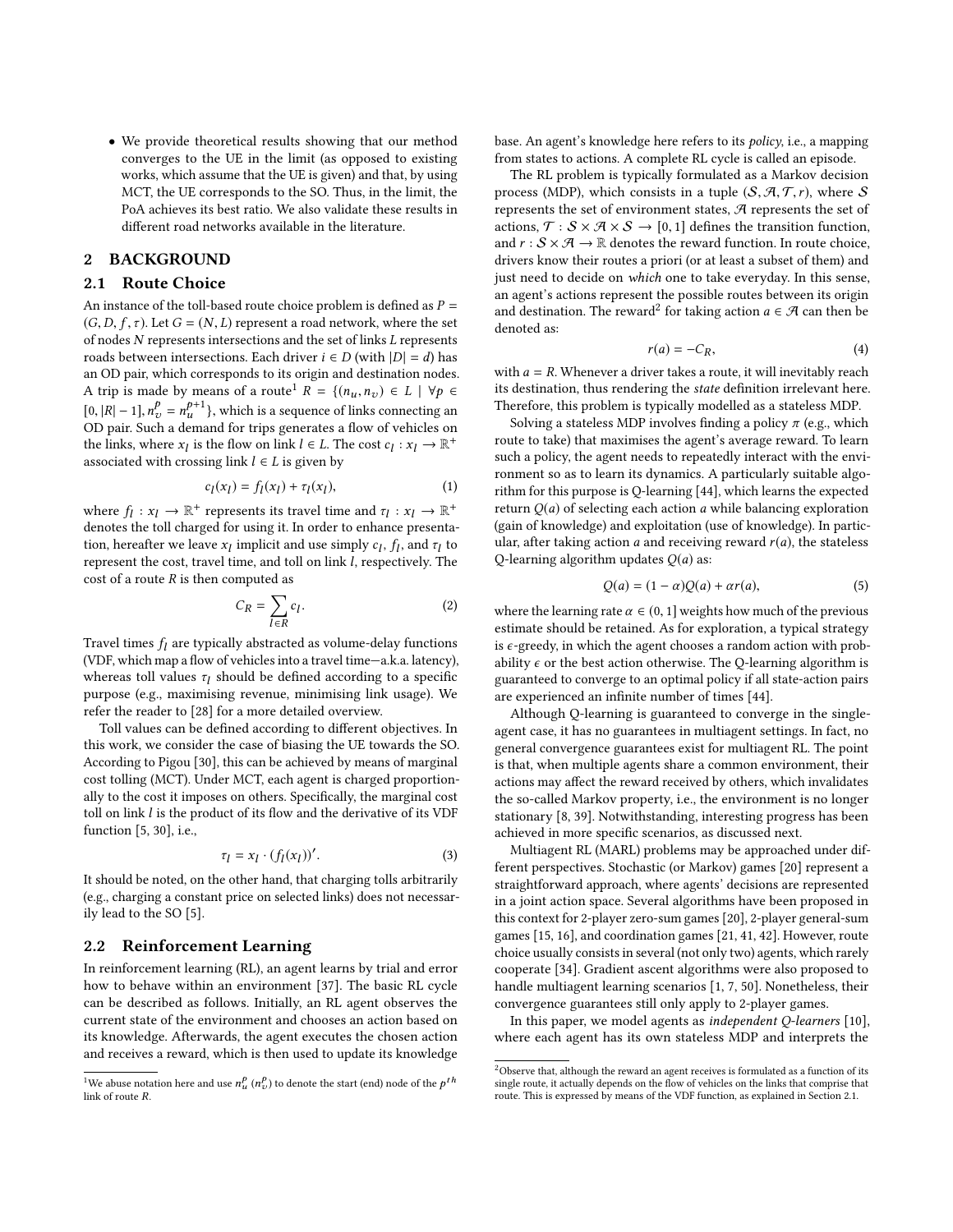behaviour of other agents as the dynamics underlying its environment. In spite of its simplicity, this modelling properly represents real traffic settings, given that drivers have a very limited knowledge about what others are doing (not to mention their policies). We advance the state-of-the-art by proposing a modified version of Q-learning (where agents also need to compute—and pay—a toll for the routes they take) that is guaranteed to converge both to the UE and to the SO.

## 3 RELATED WORK

In this section we discuss representative literature on system-efficient equilibria in route choice (and related problems). The reader is referred to [\[28,](#page-8-11) [40\]](#page-8-28) for a more detailed overview.

The use of tolls to enforce system-efficient behaviour has been widely explored in the literature. There is a plethora of works in this line, considering drivers with heterogeneous utility [\[11\]](#page-8-4), toll information mechanisms [\[17\]](#page-8-29), tolls with bounded values [\[6\]](#page-8-3), RL-based tolls [\[38\]](#page-8-30), and so on. We concentrate, however, in the marginal-cost tolling (MCT) scheme [\[30\]](#page-8-10). The concept of MCT has been investigated in several works, such as [\[24,](#page-8-31) [35,](#page-8-5) [47,](#page-8-32) [48\]](#page-8-33). As opposed to our approach, nonetheless, these works neither investigate how drivers react to tolls nor how to ensure convergence to the user equilibrium (UE)—which, by using MCT, shall be equivalent to the system optimum (SO). Furthermore, these tolling schemes charge tolls a priori, i.e., before the agents start their trips. Ideally, however, tolls should only be charged after their real marginal costs are available (i.e., at the end of the trips). A priori tolling is indeed appealing from the agents' perspective, since such agents can see in advance the toll associated with each of their possible actions. Nonetheless, these schemes usually define the prices based on historical congestion levels, meaning that the agents may end up paying a toll that is higher than their marginal costs. In particular, since MCT is based on the impact an agent causes on others, one cannot assess such impact before it happens (except if one can predict drivers decisions along their trips). Hence, we say that these schemes are unfair (see discussion in Section [5.2\)](#page-5-0).

In this work, by contrast, we assume that tolls are charged a posteriori and per route. We then present a general toll formulation that can be computed directly by the agents. In this way, we can simplify the infrastructure requirements for deploying the tolling scheme by assuming that each vehicle has a navigation device responsible for charging the toll whenever a trip is finished. Additionally, our modelling makes the drivers' decision process easier since they can better understand the costs being charged [\[26\]](#page-8-34). Traditional tolling schemes could also benefit from connected navigation devices. However, such approaches would strongly depend on stable communication (otherwise tolls would not be available a priori), whereas our approach remains robust even under precarious communication conditions (since tolls could be computed at any time once the corresponding trip is finished).

Similarly to charging tolls, some works investigated the SO by explicitly assuming that agents behave altruistically. Chen and Kempe [\[9\]](#page-8-8) and Hoefer and Skopalik [\[14\]](#page-8-9) investigated altruism in routing games. Levy and Ben-Elia [\[19\]](#page-8-35) developed an agent-based model where drivers choose routes based on subjective estimates over their costs. However, whereas tolls can be imposed on agents, altruistic

behaviour cannot be assumed or made mandatory [\[13\]](#page-8-36). Furthermore, these works assume that agents know each others' payoff to compute their utilities. Route guidance mechanisms have also been employed to approximate the SO. These include mechanisms for: negotiating traffic assignment at the intersection level [\[22\]](#page-8-37), biasing trip suggestions [\[4\]](#page-8-38), allocating routes into abstract groups that offer more informative cost functions [\[23,](#page-8-39) [31\]](#page-8-40), etc. Notwithstanding, in general, these works assume the existence of a centralised mechanism.

Wolpert and Tumer [\[45,](#page-8-6) [46\]](#page-8-7) introduced the idea of difference rewards, which also relates to our approach. Basically, the difference reward an agent receives for taking an action corresponds to the amount the system's performance deteriorates considering his action. Precisely, it is measured as the difference between the system's performance with and without it. Using difference rewards, the agents' reward signal is aligned with the system's utility so that they converge to the SO. However, difference rewards can only be computed upon strong, full observability assumptions. Later on, methods for approximating the difference reward signals were proposed [\[2\]](#page-8-41). Nonetheless, this kind of approach still depends on some sort of global information.

## <span id="page-2-1"></span>4 OUR APPROACH

This section presents our reinforcement learning method through which agents can compute the tolls associated with their routes and use that information to learn their best routes. We model the problem as a stateless Markov decision process (MDP) and represent drivers by means of Q-learning agents. At every episode, each such agent chooses a route from its origin to its destination and, once the trip is completed, the agent observes its travel time. Building upon such observations, we propose a general tolling scheme through which the toll values can be computed a posteriori by the agents themselves. Together, the travel time and toll value an agent experiences in a given route compose the cost of such route. Using this cost, each agent then computes the regret associated with the chosen route and uses such information to update its Q-table.

Our generalised tolling scheme assumes that each agent can observe its travel time and compute its toll a posteriori. In practical terms, this is equivalent to coupling each driver with a mobile navigation device, which computes and provides such information [\[12\]](#page-8-42). We remark that, by definition, travel times and tolls are defined per link, whereas agents' decisions are based on routes. In this sense, hereafter we refer to a route's travel time (and toll value) as the sum of its links' travel times (and toll values).

<span id="page-2-0"></span>Toll values are defined according to the marginal cost of the agents, as defined in Equation [\(3\)](#page-1-3). Recall that such cost is obtained through the derivative of the link's cost, which depends on the volume-delay function (VDF) being employed. Sharon et al. [\[35\]](#page-8-5) have shown that, for the BPR function [\[27\]](#page-8-43), the marginal cost toll can be written as  $\tau_l = \beta(f_l - F_l)$ , where  $f_l$  and  $F_l$  represent the actual (i.e., as given by the VDE function) and free flow (i.e., the actual (i.e., as given by the VDF function) and free flow (i.e., the lower bound when  $x_l = 0$ ) travel times on link l, and  $\beta$  represents a VDF-specific constant. Nonetheless, given that different VDFs are available in the literature, we go beyond and generalise the toll formulation according to the following proposition.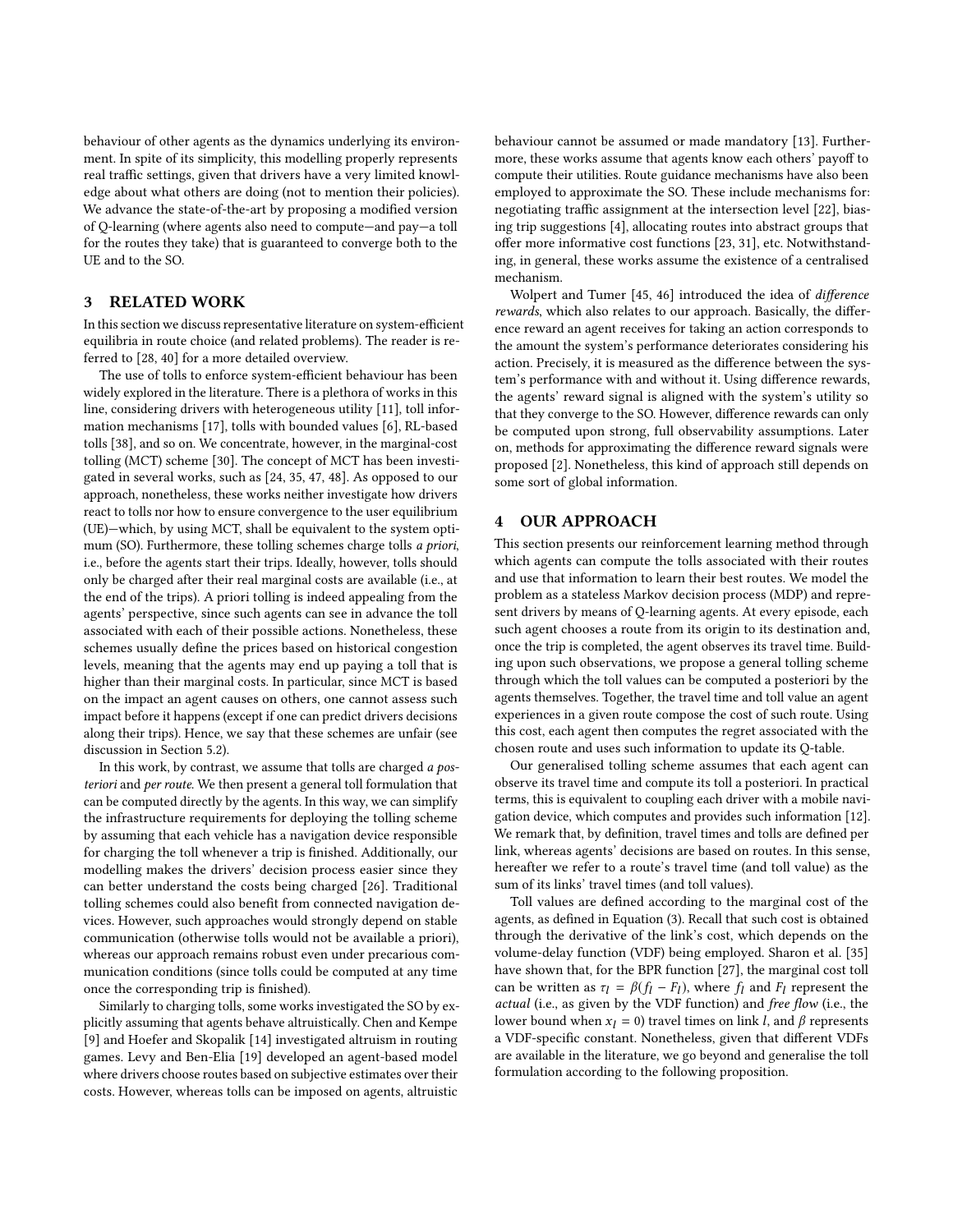PROPOSITION 4.1. The marginal-cost toll value  $\tau_l$  on any link l with a univariate, homogeneous polynomial VDF function is  $\beta(p_1x_1^D)$ , where  $\beta$  and  $p_1$  represent VDF-specific constants.

PROOF. First we analyse the case of linear and polynomial functions. Then, we define the general MCT formulation.

Linear functions are in the form  $f_l(x_l) = p_1x_l + p_0$ . We consider a such examples from the literature. The OW function [28] is two such examples from the literature. The OW function [\[28\]](#page-8-11) is represented as  $f_l(x_l) = F_l + 0.02x_l = p_1x_l + p_0$ , with  $p_0 = F_l$  and  $p_0 = 0.02$  representing VDE-specific constants. The linear Braces  $p_1 = 0.02$  representing VDF-specific constants. The linear Braess functions [\[36\]](#page-8-44) can be represented as  $f_l(x_l) = \left(\frac{kci_l}{d}\right) x_l = p_1 x_l + p_0$ , with  $p_0 = 0$  and  $p_1 = \frac{kci_l}{d}$  representing VDF-specific constants.

Polynomial functions can be defined as  $f_l(x_l) = \sum_{\beta=0}^n p_{\beta} x^{\beta}$ .<br>this paper we consider the specific case of univariate (single In this paper we consider the specific case of univariate (single variable), homogeneous (all terms with the same degree) polynomial functions, which can be written in the simpler form  $f_l(x_l) = p_1 x_l^{\beta} +$  $p_0$ . Such a subclass of polynomial functions includes VDFs that are well-known in the transportation literature such as the one are well-known in the transportation literature, such as the one by the Bureau of Public Roads [\[27\]](#page-8-43). The so-called BPR function is represented as  $f_l(x_l) = F_l\left(1 + \alpha \frac{x_l}{C_l}\beta\right) = F_l + x_l^{\beta}$  $\left(\frac{\alpha F_l}{C_l^{\beta}}\right)$ with  $p_0 = F_l$  and  $p_1 = \frac{\alpha F_l}{C_l^{\beta}}$  representing VDF-specific constants.  $= p_1 x_l^{\beta}$  $\int_l^{\beta} + p_0,$ Note that this polynomial definition generalises over linear and constant functions. Specifically, linear functions correspond to the special case where  $\beta = 1$  and constant functions correspond to the special case where  $p_1 = 0$ .

The MCT of link *l* is defined as  $\tau_l = x_l \cdot (f_l(x_l))'$ . By using the finition of university bomogeneous polynomial functions above definition of univariate, homogeneous polynomial functions above, we have that  $\tau_l = x_l (p_1 x_l^{\beta} + p_0)' = x_l (p_1 \beta x_l^{\beta-1}) = \beta (p_1 x_l^{\beta})$ , as required. □

We emphasise that Proposition [4.1](#page-2-0) only holds when the VDF is defined as an univariate (i.e., with a single parameter, such as flow), homogeneous (i.e., all terms with the same degree) polynomial. It should be noted, however, that this assumption is not unrealistic, given that the most commonly-used VDF functions in the literature are in this class. Moreover, the above proposition can be extended to overcome these limitations. Such an extension is left as future work.

From Proposition [4.1,](#page-2-0) observe that computing toll values requires some parameters, such as the flow of vehicles. Recall that this information may not be directly available to the agents. Fortunately, however, such information can be obtained by means of the agents' travel times. In this regard, we can combine Proposition [4.1](#page-2-0) with the formulation of Sharon et al. [\[35\]](#page-8-5), thus obtaining the following corollary.

COROLLARY 4.2. The toll value on link l can be rewritten as  $\tau_1 =$  $\beta(p_1x_1^p) = \beta(p_1x_1^p + p_0 - p_0) = \beta(f_l - F_l)$ , considering  $F_l = p_0$  and  $\langle x_l \rangle = p_1 x_l^{\beta} + p_0$ . In other words, whenever an agent finishes its<br>in (i.e., a posteriori), it can compute the toll on the corresponding  $\lim_{t \to t}$  (i.e. a posteriori), it can compute the toll on the corresponding route based on its actual and free flow travel times.

As seen, agents can compute the tolls associated with their routes knowing neither the reward of all routes nor the actions taken by the other agents. Having defined the toll values, we can rewrite

| <b>Algorithm 1:</b> Toll-based Q-learning (for agent $i$ )                                    |  |  |  |  |  |
|-----------------------------------------------------------------------------------------------|--|--|--|--|--|
| <b>input</b> : $A_i$ , $\lambda$ , $\mu$ , T, $\beta$ , and $F_l$ (for every link $l \in L$ ) |  |  |  |  |  |
| 1 initialise Q-table: $Q(a_i)$ ← 0 $\forall a_i \in A_i$ ;                                    |  |  |  |  |  |
| 2 for $t \in T$ do                                                                            |  |  |  |  |  |
| $\alpha \leftarrow \lambda^t : \epsilon \leftarrow \mu^t$                                     |  |  |  |  |  |
| 4 $a_i^t \leftarrow$ choose (and take) action using $\epsilon$ -greedy;                       |  |  |  |  |  |
| 5 $f_{a_i^t} \leftarrow$ observe travel time on $a_i^t$ ;                                     |  |  |  |  |  |
| 6 $r(a_i^t) \leftarrow -(f_{a_i^t} + \beta (f_{a_i^t} - F_{a_i^t}))$ ;                        |  |  |  |  |  |
| $Q(a_i^t) \leftarrow (1 - \alpha)Q(a_i^t) + \alpha r(a_i^t);$<br>$\overline{7}$               |  |  |  |  |  |
| end<br>8                                                                                      |  |  |  |  |  |

<span id="page-3-1"></span>the routes reward function as in Equation [\(6\)](#page-3-0), which follows from Proposition [4.1](#page-2-0) and Equations [\(2\)](#page-1-4) and [\(4\)](#page-1-5).

<span id="page-3-0"></span>
$$
r(a_i^t) = -\sum_{l \in a_i^t} c_l
$$
  
=  $-\sum_{l \in a_i^t} f_l + \beta(f_l - F_l)$   
=  $-(f_{a_i^t} + \beta(f_{a_i^t} - F_{a_i^t})).$  (6)

We can now present our RL algorithm. Again, the problem is represented as a stateless MDP and each driver  $i \in D$  as a Q-learning agent. The set of routes of agent *i* is denoted by  $A_i = \{a_1, \ldots, a_K\}.$ The reward  $r(a_i^t)$  that agent *i* receives for taking route  $a_i^t$  at episode<br>t is given by Equation (6) The drivers' objective is to maximise t is given by Equation [\(6\)](#page-3-0). The drivers' objective is to maximise<br>their cumulative reward. An overview of our method is precented their cumulative reward. An overview of our method is presented in Algorithm [1.](#page-3-1)

The learning process is described as follows. At every episode  $t \in [1, T]$ , each agent  $i \in D$  chooses an action  $a_i^t \in A_i$  using an  $\epsilon$ -greedy exploration strategy. The exploration rate  $\epsilon$  at enjoyed  $\epsilon$ -greedy exploration strategy. The exploration rate  $\epsilon$  at episode<br>t is given by  $c(t) = u^t$ . After taking the chosen action, the agent t is given by  $\epsilon(t) = \mu^t$ . After taking the chosen action, the agent<br>observe its travel time f, and computes its reward  $r(a^t)$  following observe its travel time  $f_{a_i^t}$  and computes its reward  $r(a_i^t)$  following<br>Faustion (6) Note that by computing the tell only ofter the egent Equation [\(6\)](#page-3-0). Note that, by computing the toll only after the agent observes its travel time, we ensure that our mechanism charges tolls a posteriori. Finally, the agent updates  $Q(a_i^t)$  as in Equation [\(5\)](#page-1-6).<br>The learning rate  $\alpha$  at anisode t is given by  $\alpha(t) = 1^t$ . The learning rate  $\alpha$  at episode t is given by  $\alpha(t) = \lambda^t$ .

#### 5 THEORETICAL ANALYSIS

In this section, we provide a theoretical analysis of our approach. The aim is to show that our approach converges to a system-efficient equilibrium (i.e., an user equilibrium—UE—corresponding to the system optimum—SO), as formulated in Theorem [5.1,](#page-3-2) adapted from [\[5\]](#page-8-12).

<span id="page-3-2"></span>THEOREM 5.1 (BECKMANN ET AL. [\[5\]](#page-8-12)). Consider a toll-based instance  $P' = (G, D, f, \tau)$  of the route choice problem, where driver  $i \in D$  experiences a cost  $c_i - f_i + \tau$ , after traversing link l, with f.  $i \in D$  experiences a cost  $c_l = f_l + \tau_l$  after traversing link l, with  $f_l$ and τ<sub>l</sub> representing the travel time and toll charged at that link, respec-<br>tively Under these settings, the average travel time under user equitively. Under these settings, the average travel time under user equilibrium for P' equals that of the system optimum for  $P = (G, D, \hat{f})$ .

<span id="page-3-3"></span>Intuitively, Theorem [5.1](#page-3-2) says that given an instance  $P$  of the route choice problem, if we apply marginal-cost tolling (MCT) to it—thus obtaining an instance  $\overline{P}'$  of the toll-based route choice problem—<br>then the UE in  $P'$  will be equivalent to the SQ in P. In other words then the UE in  $P'$  will be equivalent to the SO in  $P$ . In other words, the LIE with MCT achieves the same average travel time of the SO of the UE with MCT achieves the same average travel time of the SO of the original problem. We refer the reader to Beckmann et al. [\[5\]](#page-8-12) for the complete proof. An illustrative example on how this theorem applies to Pigou [\[30\]](#page-8-10)'s network is presented in Example [5.2.](#page-3-3)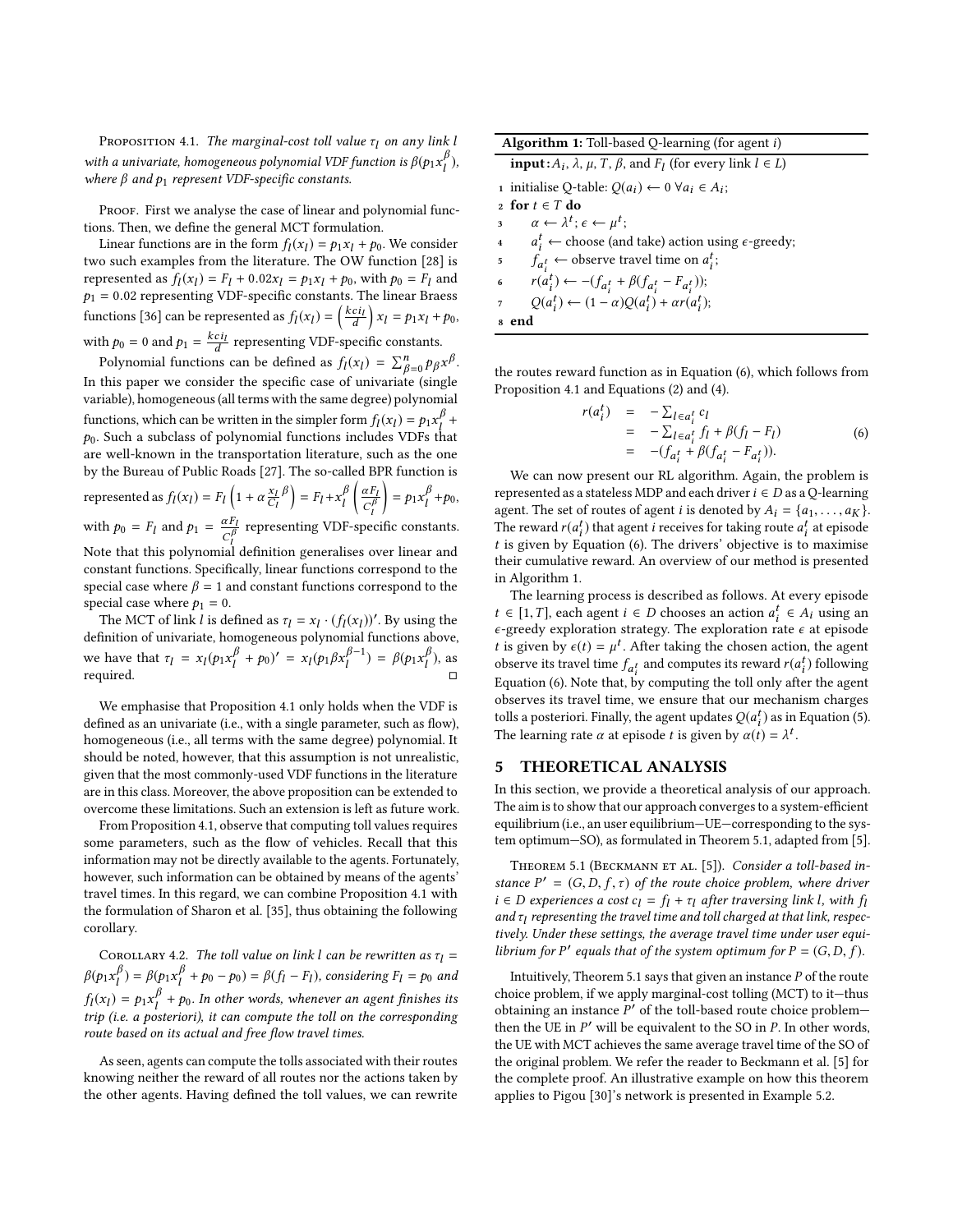<span id="page-4-0"></span>

Figure 1: Example network adapted from Pigou [\[30\]](#page-8-10).

Example 5.2. Consider the network in Figure [1,](#page-4-0) adapted from Pigou [\[30\]](#page-8-10), which is traversed by 10 agents. To traverse the network, each agent must take one out of two possible routes, A or B, whose travel times are given by  $f_A(x_A) = 10.0$  and  $f_B(x_B) = x_B$ , respectively. By definition, the UE in this network is achieved when all vehicles choose route B, which results in an average travel time of 10.0. The SO, on the other hand, corresponds to the case where each route receives half of the flow, which results in an average travel time of 7.5. Here, the price of anarchy (PoA) is 4/3. Now consider the same example, but adopting the MCT scheme. The cost on each link now corresponds to the sum of its travel time (as before) and the toll charged on it, i.e.,  $c_l = f_l + \tau_l$ . Specifically, for routes A and<br>B we have that  $c_l = 10.0 + 0.0 = 10.0$  and  $c_R = \text{cm} + \text{cm} = 2 \text{m}$ . B we have that  $c_A = 10.0 + 0.0 = 10.0$  and  $c_B = x_B + x_B = 2x_B$ , respectively. In this case, the UE is achieved when each route receives half of the drivers, which corresponds to an average cost of 10.0 and an average travel time of 7.5. This is precisely the SO. Hence, under MCT, we have that SO=UE and that PoA is 1.

Note that Theorem [5.1](#page-3-2) is about the equivalence of SO and UE under MCT. However, it does not consider how the UE can be achieved. In other words, Theorem [5.1](#page-3-2) simply assumes that the UE is given. Indeed, this is a common assumption of other works in the literature, such as in [\[35\]](#page-8-5). However, since route choice is a multiagent problem, guaranteeing convergence to the UE is not trivial (as discussed in Section [2.2\)](#page-1-7). Hence, in order for Theorem [5.1](#page-3-2) to apply to our approach, we need first to show that our approach indeed achieves the UE. In contrast to other works in the literature, we show that our method converges to the UE, and then we show that such UE is aligned to the SO. This is shown in Theorem [5.3.](#page-4-1) The complete proof is presented in the next subsection.

<span id="page-4-1"></span>THEOREM 5.3. Consider an instance P of the route choice problem. If all drivers use the Q-learning algorithm with learning rate  $\alpha(t) = \lambda^t$ <br>and exploration rate  $\epsilon(t) = u^t$ , then the system converges to the user and exploration rate  $\epsilon(t) = \mu^t$ , then the system converges to the user<br>equilibrium in the limit equilibrium in the limit.

From Theorem [5.3,](#page-4-1) we can conclude that our algorithm can find the UE both in the original problem  $(P)$  as well as in the corresponding toll-based version  $(P')$ . This means that, by employing MCT,<br>our algorithm achieves a system efficient equilibrium (Theorem our algorithm achieves a system-efficient equilibrium (Theorem [5.1\)](#page-3-2). In other words, our approach reduces the PoA to its best ratio of 1. Therefore, based on Theorems [5.1](#page-3-2) and [5.3](#page-4-1) we can formulate the following corollary.

COROLLARY 5.4. Consider an instance P of the route choice problem, where all drivers use the Q-learning algorithm with learning rate  $\alpha(t) = \lambda^t$  and exploration rate  $\epsilon(t) = \mu^t$ . By employing marginal-<br>cost tolling the agents converge to a system-efficient equilibrium in cost tolling, the agents converge to a system-efficient equilibrium in the limit, i.e., the user equilibrium is aligned to the system optimum. Thus, the price of anarchy converges to 1 in the limit.

### 5.1 Convergence to the UE

In this section, we prove Theorem [5.3](#page-4-1) by showing that our approach converges to the UE. Hereafter, by our approach we mean the settings presented in Section [4,](#page-2-1) i.e., a stateless MDP with Q-learning agents using  $\epsilon$ -greedy exploration, where  $\alpha(t) = \lambda^t$  and  $\epsilon(t) = \mu^t$ .<br>For simplicity and without loss of generality, we assume that the For simplicity and without loss of generality, we assume that the actions' rewards are in the interval [0, <sup>1</sup>].

The intuition underlying the proof of Theorem [5.3](#page-4-1) is that, given that learning  $(\alpha)$  and exploration  $(\epsilon)$  rates are decreasing with time (using decays  $\lambda$  and  $\mu$ , respectively), then the system is becoming more stable (Theorem [5.6\)](#page-4-2). We say that the environment is stabilising if randomness (due to agents exploration) is decreasing along time. Consequently, we can show that, in the limit, the actions with the highest Q-values are precisely the optimal ones (Lemma [5.9\)](#page-5-1), which leads the agents to exploit only optimal actions in the limit (Lemma [5.8\)](#page-5-2), thus achieving the UE (Theorem [5.3\)](#page-4-1).

Initially, the next proposition defines the probability that best<sup>[3](#page-4-3)</sup> and non-best actions are chosen by a given agent  $i$  at episode  $t$ .

<span id="page-4-5"></span>PROPOSITION 5.5. Using  $\epsilon$ -greedy exploration with  $\epsilon(t) = \mu^t$ , at second t agent i chooses its hest action  $\tilde{\sigma}^t$  = arg may  $\epsilon$ ,  $O(\sigma^t)$  with episode t agent i chooses its best action  $a_i^t = \arg \max_{a_i^t \in A_i} Q(a_i^t)$  with *episode t agent t chooses its best action*  $a_i^* = \arg \max_{a_i^* \in A_i} Q(a_i^*$ <br>*probability<sup>[4](#page-4-4)</sup>*  $\rho(\dot{a}_i^t) = 1 - \frac{\mu^t(K-1)}{K}$  *and any other action*  $\bar{a}_i^t \in A$  $a_i$ ) = 1 –  $\frac{\mu^t(K-1)}{K}$ and any other action  $\bar{a}_i^t \in A_i \setminus \dot{a}$ probability  $p(a_i^t) = 1 - \frac{K}{K}$  and any other action  $a_i^t \in A_i \setminus a_i^t$ <br>with probability  $p(\bar{a}_i^t) = \frac{\mu^t(K-1)}{K}$ .  $a_i$  $= \frac{\mu^t(K-1)}{K}$ .

PROOF. In a given episode t, by definition,  $\epsilon$ -greedy exploits the best action  $\overline{\overline{a}}$  $\vec{a}_t^t = \arg \max_{a_t^t \in A_t} Q(a_t^t)$  with probability  $1 - \epsilon$ or explores any action  $\bar{a}_t^t \in A_t$  with probability  $\epsilon$ . Observe that the<br>hest action can also be selected under exploration. In this sense, the  $\frac{1}{2}$  best action can also be selected under exploration. In this sense, the best action is selected with probability  $(1 - \epsilon) + \frac{\epsilon}{K}$ . A non-best action<br>(i.e., ignoring the best action), on the other hand, is selected with (i.e., ignoring the best action), on the other hand, is selected with probability  $\epsilon - \frac{\epsilon}{K}$ . Now, considering that the value of  $\epsilon$  at episode to  $\epsilon$  is given by  $u^t$ , we can rewrite the probability of exert i relacting is given by  $\mu^t$ , we can rewrite the probability of agent *i* selecting the best action at that given episode as  $\rho(\vec{a})$ <br>  $u^t = K u^t$  $\dot{a}_i^t$  = (1 –  $\mu^t$ ) +  $\frac{\mu^t}{K}$  $\ddot{\phantom{1}}$ =  $1+\frac{\mu^t-K\mu^t}{K}$ n  $= 1 - \frac{\mu^t (K-1)}{K}$ electing anv . Similarly, we can rewrite the probability of agent *i* selecting any non-best action at a given episode *t* as  $\rho(\bar{a})$  $\bar{a}_i^t$ ) =  $\mu^t - \frac{\mu^t}{K}$  $=\frac{K\mu^t-\mu^t}{K}$  $=\frac{\mu^t(K-1)}{K}$ . □

From Proposition [5.5,](#page-4-5) observe that  $\dot{\rho} \to 1$  and  $\bar{\rho} \to 0$  as  $t \to \infty$ <br>d  $\epsilon \to 0$ . To this repeat as time goes to infinity the values of  $\alpha$ and  $\epsilon \rightarrow 0$ . To this respect, as time goes to infinity, the values of  $\alpha$ and  $\epsilon$  become so small that the probability of noisy observations changing the Q-table (and, mainly, the best action) goes to zero. When the system behaves in this way, we say it is stabilising. Under such circumstances, we can apply Theorem [5.6,](#page-4-2) adapted from Ramos et al. [\[33\]](#page-8-45) (we refer the reader to their work for a complete proof).

<span id="page-4-2"></span>THEOREM 5.6 (RAMOS ET AL. [\[33\]](#page-8-45)). The environment is stabilising as  $t \to \infty$ . In this scenario, the probability that the Q-values of best actions (of any agent) become non-best after  $\nabla$  agents decide to explore a non-best action is bounded by  $O(\bar{\rho}^{\nabla}(\vec{\rho}+\bar{\rho}))$ , which goes to zero as  $t \to \infty$ ρ  $t \rightarrow \infty$ .

Observe that an agent can, eventually, change its best action given that it is learning. However, the agent should be able to

<span id="page-4-3"></span> $^3\rm{Hereafter},$  we refer to the action with highest Q-value as the  $best$  action and to the other actions as non-best. Observe that the best action is not necessarily optimal.

<span id="page-4-4"></span><sup>&</sup>lt;sup>4</sup>In order to improve presentation, whenever it is clear from the context, we refer to  $\rho(\stackrel{\rightarrow}{a}$  $\vec{a}_i^t$ ) and  $\rho(\vec{a})$  $\bar{a}_i^{\hat{t}}$ ) as  $\stackrel{+}{\rho}$  $\vec{p}_i^t$  and  $\vec{p}_i^t$ , respectively. Whenever possible, we also omit t and i.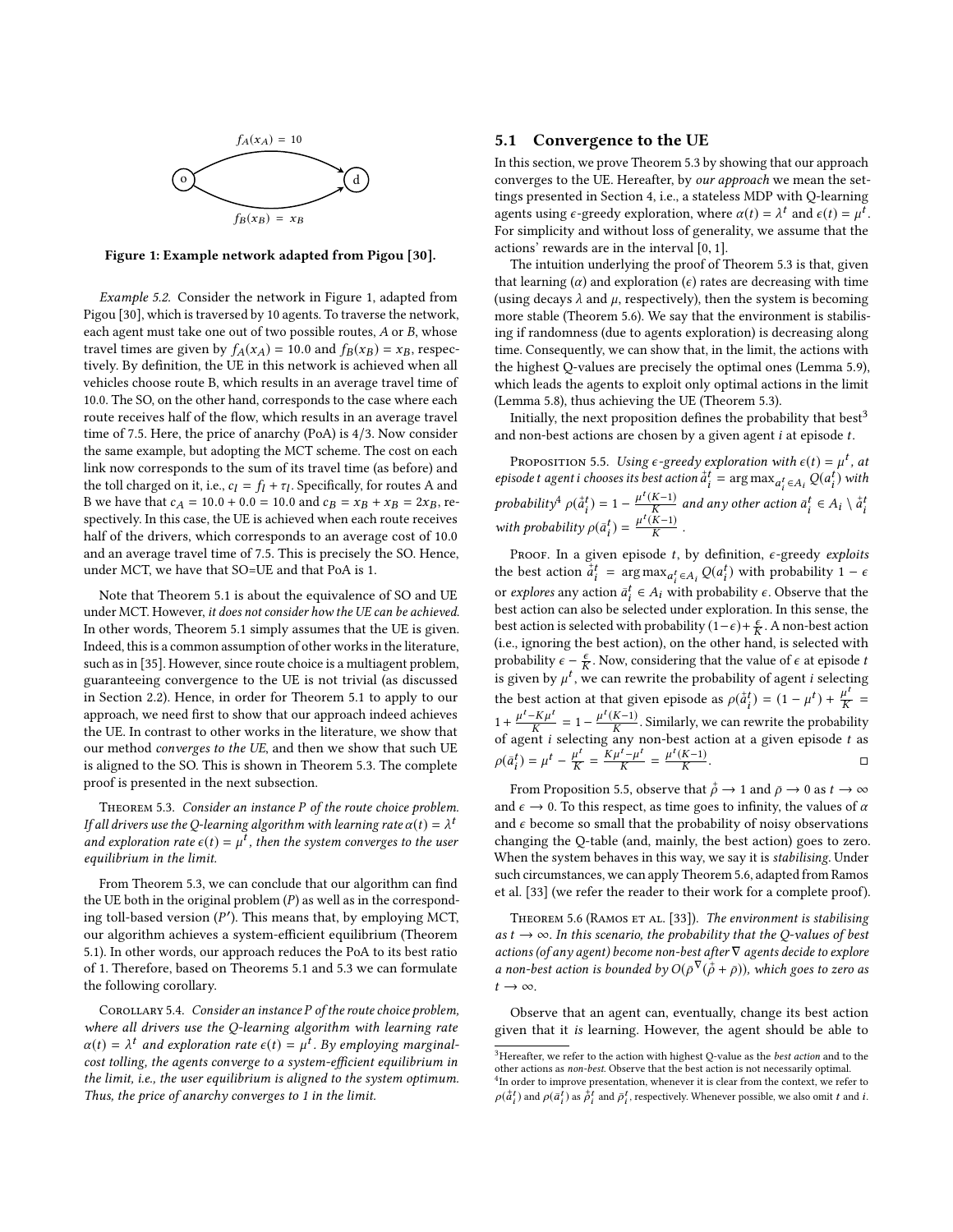prevent its Q-values from reflecting unrealistic observations. Of course, stability does not imply that the Q-value estimates are correct and that the agents are under UE. These are shown to be true, however, in Lemma [5.9](#page-5-1) and Theorem [5.3,](#page-4-1) respectively.

We can now advance to the main part of the proofs and show that, in the limit, the action with highest estimated Q-value is indeed the optimal action. To this regard, we firstly characterise the agent's behaviour in terms of the UE, as shown in the next lemma.

<span id="page-5-3"></span>LEMMA 5.7. Under user equilibrium, every agent  $i \in D$  using  $\epsilon$ -greedy exploration exploits its best route  $\dot{a}_i = \arg \max_{a_i \in A_i} Q(a_i)$ .

Proof. By definition, under UE, for each pair of routes  $a'$  and of the same OD pair with  $x \to 0$ , we have that  $r(a') \ge r(a'')$ For the sake of contradiction, assume that the system is under UE '' of the same OD pair, with  $x_{a'} > 0$ , we have that  $r(a') \ge r(a'')$ .<br>
or the sake of contradiction, assume that the system is under IIF. and that there exists a pair of routes a' and a'' belonging to the<br>same OD pair for which  $x \to 0$  but  $r(a') \le r(a'')$ . Becall that we same OD pair for which  $x_{a'} > 0$  but  $r(a') < r(a'')$ . Recall that we model the problem as a stateless MDP and agents as O-learners model the problem as a stateless MDP and agents as Q-learners with  $\epsilon$ -greedy exploration. Consequently, Q-values can be seen as estimates of the reward values of their corresponding actions. Therefore, given that the reward on a' is lower than on a'', then<br>all the x, usebicles using a' would deviate to a'' (i.e., they would all the  $x_{a'}$  vehicles using a' would deviate to a'' (i.e., they would<br>exploit a'', not a') as soon as their O-values are correct (which is exploit  $a''$ , not  $a'$ ) as soon as their Q-values are correct (which is<br>the case in the limit as shown next in Lemma 5.9). This contradicts the case in the limit, as shown next in Lemma [5.9\)](#page-5-1). This contradicts the initial assumption, which completes the proof.  $□$ 

Observe that, in the UE definition, the notion of best refers to the value associated with each action (route). In RL-settings, these values correspond to actions' Q-values. Therefore, now we need to show that agents actually choose actions with highest estimated Q-values and that such actions are indeed the optimal ones. These are shown in Lemmas [5.8](#page-5-2) and [5.9,](#page-5-1) respectively.

<span id="page-5-2"></span>Lemma 5.8. In the limit, agents exploit their knowledge most of the time, i.e., they tend to choose the actions with highest estimated Q-values.

PROOF. It follows from Proposition [5.5](#page-4-5) and Theorem [5.6,](#page-4-2) since +  $\vec{p}_i^t \to 1$  and  $\vec{p}_i^t \to 0$  as  $t \to \infty$  and  $\epsilon \to 0$ .  $\Box$ 

<span id="page-5-1"></span>Lemma 5.9. In the limit, the action with highest estimated Qvalue  $\dot{a}_i$  =  $\arg \max_{a_i \in A_i} Q(a_i)$  is indeed the optimal action  $\dot{a}_i$  =  $\arg \max_{a_i \in A_i} r(a_i)$ , i.e.,  $\dot{a}_i = \dot{a}_i$  as  $t \to \infty$ .

PROOF. This lemma can be proved by contradiction. Assume that agent *i* has an action  $\dot{a}_i = \arg \max_{a_i \in A_i} Q(a_i)$  with highest estimated O value but that this action is not original i.e.  $\dot{a} + \dot{b}$ estimated Q-value but that this action is not optimal, i.e.,  $\dot{a}_i \neq \dot{a}_i - \arg \max_{a \in \mathcal{A}} f(a_i)$ . In order for that be possible we need that  $a_i$  = arg max $a_i \in A_i$   $r(a_i)$ . In order for that be possible, we need that  $r(\dot{a}) \leq r(\dot{a})$  and  $Q(\dot{a}) \geq Q(\dot{a})$  hold at the same time. Although  $r(\dot{a}_i) < r(\dot{a}_i)$  and  $Q(\dot{a}_i) > Q(\dot{a}_i)$  hold at the same time. Although counter-intuitive this behaviour often occurs in the initial enisodes counter-intuitive, this behaviour often occurs in the initial episodes, given that the agents' learning process leads travel times to oscillate. In this case, some Q-values may not correspond to the most accurate reward estimate of an action. However, due to exploration, agent *i* will eventually take route  $\dot{a}_i$ . Moreover, in the limit, all actions will be infinitely explored. Thus, as  $t \to \infty$ , we have that  $O(\dot{a} \cdot)$  will will be infinitely explored. Thus, as  $t \to \infty$ , we have that  $Q(\hat{a}_i)$  will increase until it eventually becomes the highest one i.e.  $Q(\hat{a}_i) \propto$ increase until it eventually becomes the highest one, i.e.,  $Q(\dot{a}_i) \approx r(\dot{a}_i) \approx r(\dot{a}_i)$  which contradicts the initial assumption  $r(\dot{a}_i) > Q(\dot{a}_i) \approx r(\dot{a}_i)$ , which contradicts the initial assumption.  $\Box$ 

We highlight that one of the key requirements of Q-learning is that each action should be infinitely explored. However, such

exploration should not lead optimal actions to seem sub-optimal. This is shown in the next lemma.

<span id="page-5-4"></span>LEMMA 5.10. In the limit, agents using  $\epsilon$ -greedy exploration with  $\epsilon(t) = \mu^t$  can still explore non-best actions without invalidating the<br>user equilibrium i.e., exploration does not destabilise the equilibrium user equilibrium, i.e., exploration does not destabilise the equilibrium.

PROOF (SKETCH). Suppose the system has converged to the UE in the limit (after a sufficiently large number of episodes). At this point, all agents are using their best actions, i.e., the ones with highest estimated Q-values (Lemmas [5.7](#page-5-3) and [5.8\)](#page-5-2). Observe that agents can still explore other actions, though less frequently (Proposition [5.5](#page-4-5) and Lemma [5.8\)](#page-5-2). Thus, in order to prove this lemma, one needs to show that, under UE, exploration will not generate an abrupt change in the Q-values. An abrupt change occurs in an agent's Q-table only if it receives a reward that leads the Q-value of a non-best action to become better than that of the best one. However, from Theorem [5.6,](#page-4-2) we have that such abrupt changes will not affect the UE and that even if they do, a little amount of additional exploration is enough to lead the Q-values back to their true values (Lemma [5.9\)](#page-5-1).  $\Box$ 

We now have the required tools for proving Theorem [5.3.](#page-4-1) Recall that our final objective is to show that our approach converges to a system-efficient equilibria (i.e., the SO) as soon as MCT is employed. From Theorem [5.1,](#page-3-2) this is only attainable if our approach is guaranteed to converge to the UE. Therefore, proving Theorem [5.3](#page-4-1) is sufficient to show that, by employing MCT, our approach converges to the SO.

PROOF OF THEOREM [5.3](#page-4-1). According to Theorem [5.6,](#page-4-2) the system becomes stable in the limit and abrupt changes do not affect the Q-values (i.e., non-best actions cannot become the best ones). Moreover, from Lemma [5.8,](#page-5-2) we know that in the limit all agents keep exploiting most of the time. Remember that exploiting means choosing the action with the highest estimated Q-value, which in the limit corresponds to the optimal one, according to Lemma [5.9.](#page-5-1) Finally, from Lemma [5.10](#page-5-4) we have that exploration does not affect the UE. Thus, our algorithm can be said to converge to the UE.  $\square$ 

#### <span id="page-5-0"></span>5.2 Fairness

In this section, we analyse the fairness of our approach. We begin with a more precise definition of fairness, which is given as follows.

<span id="page-5-5"></span>Definition 5.11 (MCT fairness). A marginal-cost tolling scheme is fair if the agents are charged exactly their marginal costs (i.e., the cost they impose on others).

Observe that tolls can be seen as a mean to penalise undesired (i.e., selfish) behaviour. In this sense, from Definition [5.11,](#page-5-5) we can conclude that if toll values do not correspond to marginal costs, then such tolls may end up penalising the wrong agents (i.e., those that are not acting selfishly). In other words, unfair tolling should be avoided.

In contrast to other works in the literature, our approach charges tolls a posteriori. The next theorem shows that charging agents a posteriori translates into a fairer tolling scheme, since agents only pay for the cost they are actually imposing on others. A more concrete example comparing a priori and a posteriori tolling schemes in terms of fairness is presented forward, in Example [5.13.](#page-6-0)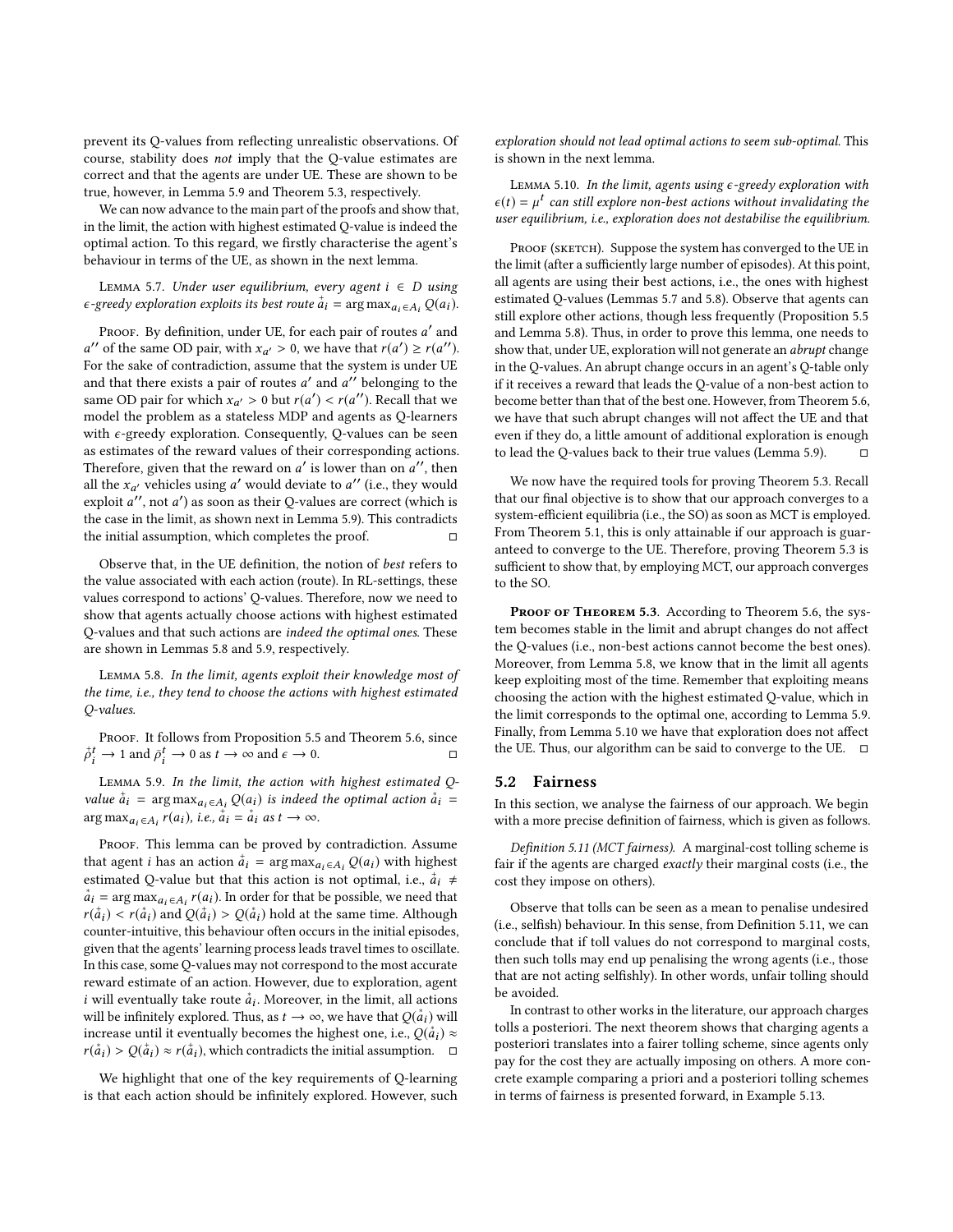THEOREM 5.12. Consider a toll-based instance  $P = (G, D, f, \tau)$  of the route choice problem. Then, charging tolls in P a posteriori is fairer than charging a priori.

PROOF. Building upon Definition [5.11,](#page-5-5) to show that a posteriori toll charging is fairer than a priori toll charging, we need to show that the former charges exactly the marginal cost, whereas the latter may not. For simplicity, we perform this analysis from the links perspective (although it easily extends to routes). In general terms, the toll charged on link l is given by  $\tau_l = \beta(p_1 x_l^{\beta})$  (as formulated in<br>Proposition 4.1), Assume without loss of generality, that  $p_l = \beta = 1$ . Proposition [4.1\)](#page-2-0). Assume, without loss of generality, that  $p_1 = \beta = 1$ .<br>In this case, we have that  $\tau_1 = \gamma$ , which corresponds to one of the In this case, we have that  $\tau_l = x_l$ , which corresponds to one of the cost functions presented in Pigou [30]'s example. Abusing notation cost functions presented in Pigou [\[30\]](#page-8-10)'s example. Abusing notation, assume that  $\tau_l^{\dagger} = x_l^{\dagger}$  corresponds to the toll charged on link l at engaged t has the flow on that link at that engaged. Observe episode t based on the flow on that link at that episode. Observe<br>that the flow on link Lean change from one episode to another. This that the flow on link  $l$  can change from one episode to another. This is especially true at the beginning of the learning process, when the system is not yet stable. Such a difference can be expressed as  $\Delta_l^t = |x_l^{t-1} - x_l^t| \ge 0.$ 

In the case of *a priori* toll charging,  $\tau_l^t$  is computed based on previous steps. For simplicity, assume that  $\tau_i^t = x_i^{t-1}$ . On the one<br>hand if  $\Lambda_i^t = 0$ , then the tall of almoned on link Linear simple of hand, if  $\Delta_t^t = 0$ , then the toll  $\tau_t^t$  charged on link l is precisely  $x_t^t$ , given that  $x_l^{t-1} = x_l^t$ . On the other hand, if the flow on link l changes from one episode to another, then  $x_t^{t-1} \neq x_t^t$  and  $\Delta_t^t > 0$ . Observe that the marginal cost for taking link l at episode t should be  $x_l^t$ , whereas a priori toll charging considers  $x_t^{t-1}$ . Therefore, whenever  $\frac{t}{l} > 0$ , agents using l would be charged above (or below) the cost and reading the contract to the contract to the contract to the contract to the contract to the contract to the contract to the contract to the contr  $\frac{1}{l}$  and  $\frac{1}{l}$  is the many constant to the state of the state  $\frac{1}{l}$  is the state of the state of the state of the state of the state of the state of the state of the state of the state of the state of the sta charging is unfair whenever  $\Delta_t^t > 0$ . This cost can be even higher<br>when  $\tau_t^t$  is not begad on the flow of a simple provisive spinals but when  $\tau_i^t$  is not based on the flow of a *single* previous episodes, but on *many* previous episode (e.g., an average of previous flows).

In contrast, a posteriori toll charging defines that  $\tau_l^t = x_l^t$ , which corresponds precisely to the cost agents are imposing on others. Observe that  $\Delta_t^t$  does not affect the toll values here. Thus, a posteriori toll charging (se used in our approach) can be said fairer than riori toll charging (as used in our approach) can be said fairer than a priori toll charging. □

<span id="page-6-0"></span>Example 5.13. Consider again the 10-agent network presented in Example [5.2](#page-3-3) and Figure [1.](#page-4-0) In this extended example, we consider a hypothetical sequence of three episodes (in which every agent chooses a route). Such a sequence is presented in Table [1.](#page-6-1) In the table, we present the toll values for both routes  $(A \text{ and } B)$  as generated by a priori (as usual in the literature, assuming that tolls are initialised with zero, as in Sharon et al. [\[35\]](#page-8-5)) and a posteriori (as in our approach) tolling schemes. In the case of a priori tolling, assume that toll values are initialised with <sup>0</sup>.0, as in Sharon et al. [\[35\]](#page-8-5). On subsequent episodes, the toll of each route is defined as the marginal cost of such route in the previous episode. The rationale behind such model is that agents can check the tolls that they are going to pay on each route before they actually take any route. However, this leads to outdated toll values. We note that, by definition, MCT schemes should charge each agent according to its marginal cost, which is not achieved by a priori tolling schemes. As seen in Table [1,](#page-6-1) in the second episode, even though all agents are using route B, the toll they are going to pay is only 6.0, which corresponds to 60% of their actual marginal cost. Later on, in the

<span id="page-6-1"></span>Table 1: Example comparing a priori and a posteriori tolling in the road network of Figure [1,](#page-4-0) with three episodes.

|         | flow  |       |          | a priori |          | a posteriori |  |
|---------|-------|-------|----------|----------|----------|--------------|--|
| episode | $x_A$ | $x_R$ | $\tau_A$ | $\tau_R$ | $\tau_A$ | $\tau_B$     |  |
|         |       | 6     | 0.0      | 0.0      | 0.0      | 6.0          |  |
| 2       | 0     | 10    | 0.0      | 6.0      | 0.0      | 10.0         |  |
| 3       | 5     | 5     | 0.0      | 10.0     | 0.0      | 5.0          |  |

third episode, half of the agents are using each route, which corresponds to the SO. Nevertheless, agents using route B need to pay a toll of 10.0. Therefore, the prices charged by a priori tolling may be (and often are, as shown in this example) unfair. In the case of a posteriori tolling schemes, by contrast, tolls are charged only after a route is taken. At this point, one could argue that our approach prevents agents from analysing the costs of their decisions a priori. However, as tolls are incorporated into agents' utility functions, the effects of such a posteriori charges are naturally captured by the learned Q-functions. As seen in Table [1,](#page-6-1) the tolls defined by a posteriori tolling schemes always correspond to the actual flow of vehicles (and their marginal costs). Consequently, a posteriori tolling schemes can be said to be fairer than a priori tolling schemes.

#### 6 EXPERIMENTAL EVALUATION

In this section, we empirically analyse the performance of our approach to validate our theoretical results. Recall that learning in route choice means finding the best route to take, which can be seen as a moving target given the existence of multiple agents with possibly conflicting interests. In this context, the term convergence refers to the point at which the agents keep exploiting their knowledge most of the time and the system is stable (so that agents only observe small fluctuations in their costs). Our aim is to show that, by using our approach, such a stable point corresponds to a systemefficient equilibrium, i.e., the user equilibrium (UE) is aligned to the system optimum (SO).

#### 6.1 Methodology

We simulate our method in several road networks available in the literature $^5$  $^5$ , described as follows.

- $B^1, \ldots, B^7$ : expansions of the network introduced with the Brass paradox [36]. The BP graph has  $|N| = 2n + 2$  nodes Braess paradox [\[36\]](#page-8-44). The  $B^p$  graph has  $|N| = 2p + 2$  nodes,<br> $|I| = 4p + 1$  links a single origin-destination (OD) pair and  $|L| = 4p + 1$  links, a single origin-destination (OD) pair, and  $d = 4,200$  drivers.
- $BB^1, BB^3, BB^5, BB^7$ : also expansions of the Braess graphs,<br>but with two OD pairs [36]. The BBP graph has  $|N| = 2n + 6$ but with two OD pairs [\[36\]](#page-8-44). The  $BB^p$  graph has  $|N| = 2p + 6$ nodes,  $|L| = 4p + 4$  links, and  $d = 4,200$  drivers.
- OW: synthetic network [\[28\]](#page-8-11) with  $|N| = 13$  nodes,  $|L| = 48$ links, 4 OD pairs,  $d = 1,700$  drivers, and overlapping routes.
- SF: abstraction of the Sioux Falls city, USA [\[18\]](#page-8-46), with  $|N| =$ 24 nodes,  $|L| = 76$  links, 528 OD pairs,  $d = 360,600$  drivers, and highly overlapping routes.

<span id="page-6-2"></span> $^5\mathrm{The}$  road networks are available at https://github.com/maslab-ufrgs/network-files.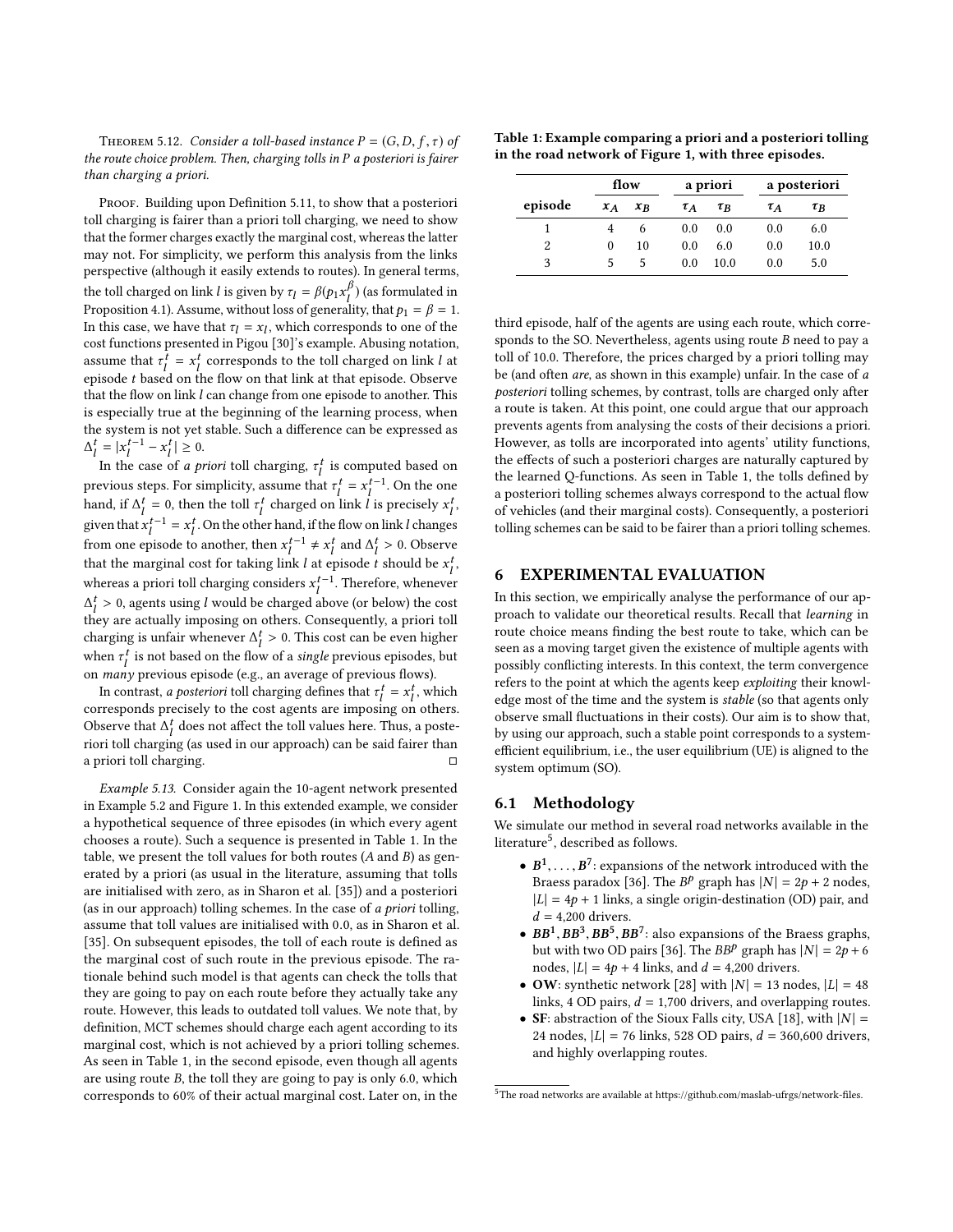The number of routes in the above networks can be overly high. As in the literature, we limit the number of available routes to the  $K$ shortest ones<sup>[6](#page-7-0)</sup>, which we computed using the KSP algorithm [\[49\]](#page-8-47).

An experiment corresponds to a complete execution, with 10,000 episodes, of our method on a single network. We evaluate the performance of an execution by measuring how close the average travel time obtained by it is to that of the SO; the closer the value is to 100, the better.

We tested different value combinations for our method's parameters (i.e.,  $\lambda$ ,  $\mu$ , and K). For each combination, we ran 30 repetitions and selected the best configurations for further analyses in the next subsection. We omit the parameters' analysis due to the lack of space. In order to better evaluate our method, we compared it against other approaches available in the literature, namely difference rewards [\[45,](#page-8-6) [46\]](#page-8-7), ∆-tolling [\[35\]](#page-8-5), and standard (toll-free) Q-learning [\[44\]](#page-8-14), to which we refer hereafter as DR, ∆T, and SQ, respectively. In all cases, we employed our own algorithm, but replacing the reward functions as appropriate. In what follows, any claim about whether one approach is better than the other is supported by Student's t-tests at the 5% significance level.

### 6.2 Results

The average performance of all algorithms in different networks in terms of proximity to the system optimum (SO) is shown in Table [2.](#page-7-1) As seen, our approach indeed approximates the SO in the tested networks. On average, our results are within 99.957% of the SO, with a standard deviation of 0.006%. We remark that the average travel times achieved here correspond to the SO and that, due to the toll values, agents have no incentive to deviate (i.e., they reached an equilibrium). Thus, as expected, the experimental results are consistent with the theoretical analysis, showing that our approach converges to a system-efficient equilibrium in the limit.

As for the other algorithms, it can be seen that ∆-tolling (∆T) and difference rewards (DR) were also able to approximate the SO. In fact, in most cases, there are no statistically significant differences between the results obtained by the three SO-oriented algorithms (i.e., Ours, ∆T, and DR) tested here. We highlight, however, that our approach achieved slightly better average results, especially on instances with multiple origin-destination pairs. This is due to the fact that our approach charges tolls a posteriori, meaning that our rewards reflect the current dynamics of the system more accurately than the other methods do. We also remark that, in spite of the similar results, our approach has less restrictive assumptions than the other methods. In particular, as opposed to  $\Delta T$ , our approach (i) provides a learning scheme, (ii) defines a fairer tolling scheme that can be computed by the agents themselves, and (iii) has convergence guarantees. Furthermore, in contrast to DR, our method does not assume the existence of a central authority (which, in case of DR, also requires full knowledge about the cost functions).

Finally, observe that standard Q-learning (SQ) obtained the worst results among the tested algorithms, as expected. This is due to the fact that, using SQ, agents do not take the system welfare into account when making their decisions. Consequently, the SO becomes unattainable, as detailed in Example [5.2.](#page-3-3) In contrast, the SO-based

<span id="page-7-1"></span>Table 2: Average (and standard deviation) proximity to the SO achieved by the algorithms in different networks.

| Net.            | Ours               | ΛT                 | DR                 | SQ                 |
|-----------------|--------------------|--------------------|--------------------|--------------------|
| $R^1$           | $99.999(10^{-3})$  | $99.999(10^{-4})$  | $99.999(10^{-3})$  | 78.856 (5.29)      |
| $R^2$           | $99.999(10^{-4})$  | $99.999(10^{-4})$  | 100.00(0.00)       | 85.413 (3.81)      |
| $R^3$           | $99.999(10^{-3})$  | 99.999 $(10^{-3})$ | $99.999(10^{-3})$  | 87.778 (2.12)      |
| $R^4$           | 99.999 $(10^{-3})$ | 99.999 $(10^{-3})$ | $99.999(10^{-3})$  | 90.301 (1.68)      |
| $R^5$           | $99.999(10^{-3})$  | $99.998(10^{-3})$  | $99.997(10^{-3})$  | $91.957(10^{-1})$  |
| R <sup>6</sup>  | $99.998(10^{-3})$  | 99.997 $(10^{-3})$ | $99.999(10^{-3})$  | $93.498(10^{-1})$  |
| $R^7$           | $99.989(10^{-3})$  | $99.990(10^{-3})$  | $99.991(10^{-3})$  | $94.448(10^{-1})$  |
| BB <sup>1</sup> | 100.00(0.00)       | 100.00(0.00)       | 100.00(0.00)       | $66.677(10^{-2})$  |
| $BB^3$          | $99.999(10^{-4})$  | $99.999(10^{-4})$  | $99.997(10^{-3})$  | 86.196 (1.85)      |
| BB <sup>5</sup> | $99.999(10^{-4})$  | $99.998(10^{-3})$  | $99.993(10^{-2})$  | 95.033 (1.61)      |
| $BB^7$          | $99.998(10^{-3})$  | 99.999 $(10^{-3})$ | 99.996 $(10^{-3})$ | $97.718(10^{-1})$  |
| OW              | $99.968(10^{-2})$  | $99.968(10^{-2})$  | $99.969(10^{-2})$  | 99.635 $(10^{-2})$ |
| <b>SF</b>       | 99.497 $(10^{-2})$ | 99.542 $(10^{-2})$ | $99.387(10^{-1})$  | 98.662 $(10^{-2})$ |
| Avg.            | $99.957(10^{-3})$  | 99.961 $(10^{-3})$ | $99.948(10^{-2})$  | 89.706 (1.40)      |

approaches change the agents' reward in order to penalise selfish behaviour, thus enforcing agents to make more altruistic decisions.

## 7 CONCLUDING REMARKS

In this paper, we investigated how to achieve system-efficient equilibria in route choice by employing marginal-cost tolling (MCT) and reinforcement learning (RL). Learning plays a role in route choice because drivers must learn independently how to adapt to each others' decisions. We defined an MCT scheme that charges agents a posteriori (i.e., after they finish their trips), and generalises the toll values formulation for univariate, homogeneous polynomial cost functions (which encompasses the most used cost functions in the literature). Our toll formulation allows the agents to compute the toll associated with their routes using only their own knowledge.

We provided theoretical results on the agents and system performance. In particular, we proved that agents converge to a user equilibrium (UE) in the limit whose average travel time corresponds to the system optimum (SO). Moreover, we have shown that, as compared to other tolling schemes, ours is fairer in a sense that agents pay exactly (rather than approximately) their marginal costs.

As future work we would like to extend our approach to the dynamic route choice problem [\[3\]](#page-8-49), where routes are not known a priori. This problem is more challenging because agents must learn their routes by exploring the entire network. Another interesting direction would be investigating how to fairly redistribute the toll values (or part of them) among the agents. Such a mechanism could be useful to avoid penalising altruistic agents. Finally, we also would like to incorporate the notion of regret into the agents' utility [\[33\]](#page-8-45), thus improving the convergence analysis.

## ACKNOWLEDGMENTS

We thank the anonymous reviewers for their helpful suggestions. Gabriel and Roxana were supported by Flanders Innovation & Entrepreneurship (VLAIO), SBO project 140047: Stable MultI-agent LEarnIng for neTworks (SMILE-IT). Bruno was partially supported by FAPERGS (project 17/2551- 000). This work was also partially supported by CNPq and CAPES.

<span id="page-7-0"></span> $6$ As for the  $BB$  networks, we enforced the route with fewest links among the shortest ones, otherwise the SO would not be attainable, as discussed in [\[32\]](#page-8-48).